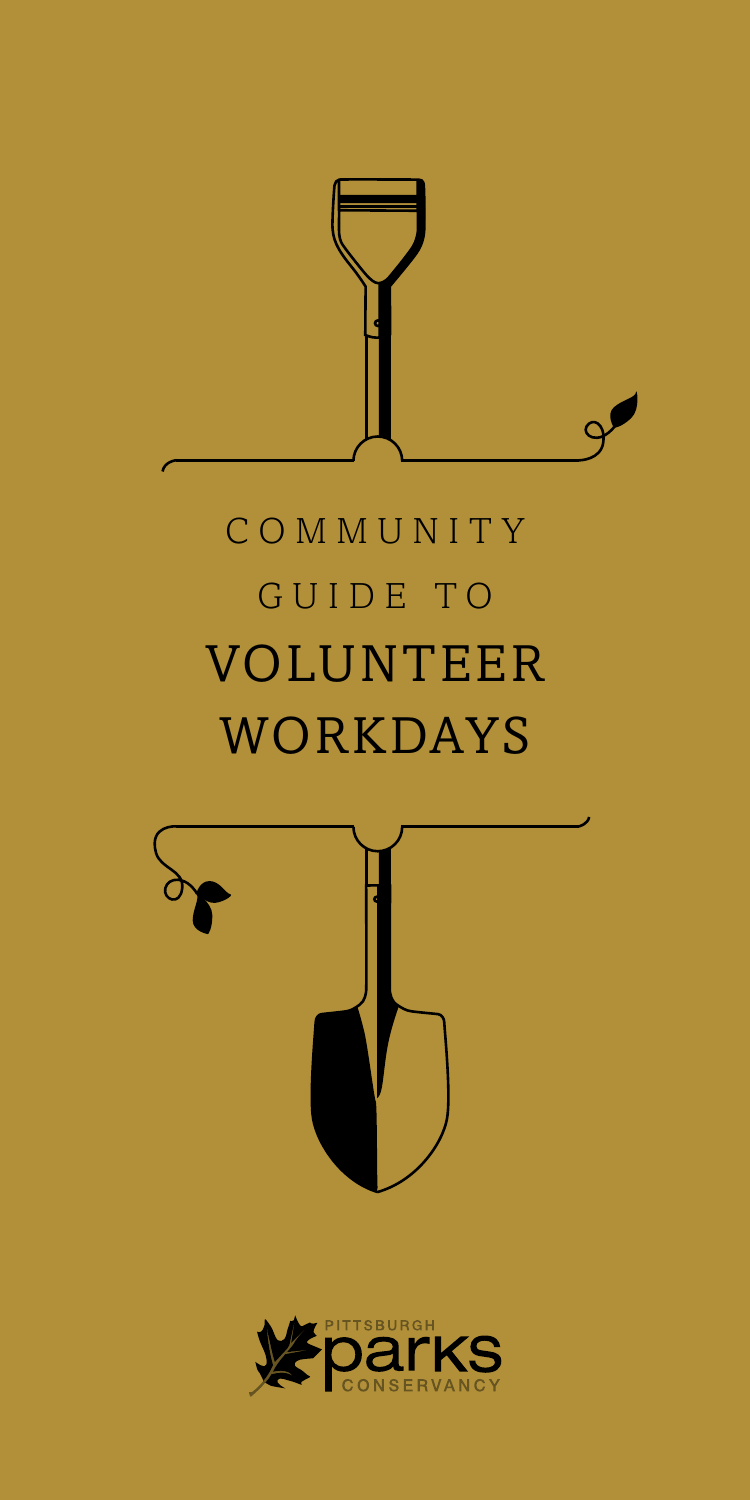#### **About the Pittsburgh Parks Conservancy:**

The Pittsburgh Parks Conservancy is a national leader in park planning, management, maintenance, and restoration. As the fundraiser and non-profit advocate for Pittsburgh's parks, the Pittsburgh Parks Conservancy has raised more than \$63 million for parks improvements.

The Conservancy's work includes the restoration of historic buildings, public artworks, cultural landscapes, and natural areas; operations management and programming of Schenley Plaza and Schenley Park Café and Visitor Center; and the education of students and involvement of citizen volunteers in hands-on ecological restoration.

Because of the efforts of volunteers in Pittsburgh, our parks are healthy, beautiful and safe places for exercise and recreation. Our volunteers deserve our thanks. We hope this handbook contributes to even more successful efforts.

### **Table of Contents**

| 1            | Introduction 3                                                                 |  |
|--------------|--------------------------------------------------------------------------------|--|
| $\mathbf{2}$ | <b>Selecting a Project <i>CONDER A Project CONDER A PROJECT A PROPERTY</i></b> |  |
| 2.1          | Do Your Homework                                                               |  |
|              | 2.2 Permission                                                                 |  |
|              | 2.3 Site Assessment                                                            |  |
|              | 2.4 Scope & Frequency                                                          |  |
| 3            | Planning an Event <b>Exercise Act Act 2018</b> 8                               |  |
| 3.1          | Set a Date & Time                                                              |  |
|              | 3.2 Prepare Your Paperwork                                                     |  |
|              | 3.3 Equipment                                                                  |  |
|              | 3.4 Refreshments                                                               |  |
|              | 3.5 Leaders                                                                    |  |
|              | 3.6 Develop Your Introduction                                                  |  |
| 4            | Recruiting Volunteers <b>Manual</b> 22                                         |  |
| 5            |                                                                                |  |
| 5.1          | <b>Keeping Volunteers</b>                                                      |  |
|              | 5.2 Volunteer Trainings                                                        |  |
|              | 5.3 Funding                                                                    |  |
| 6            | Regional Resources 18                                                          |  |
| 6.1          | Programs                                                                       |  |
|              | 6.2 Additional Guides                                                          |  |
| 7            |                                                                                |  |
|              | Types of Projects                                                              |  |
|              | <b>Event Checklist</b>                                                         |  |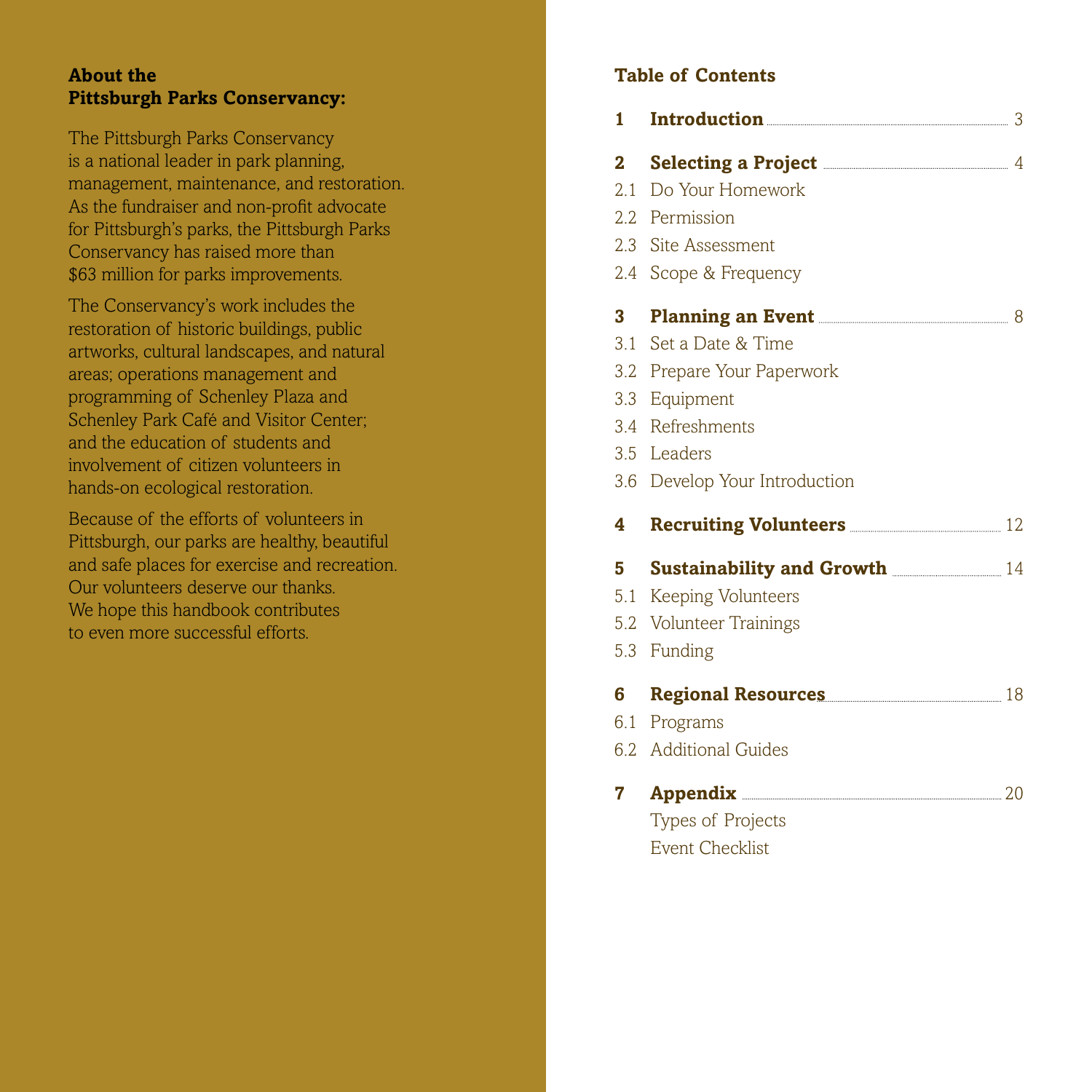

## **1 Introduction**

The City of Pittsburgh has more than 3,000 acres of green space in the form of parks, greenways, and gardens. Each of these places offers residents a natural retreat, recreational space, cleaner air, cleaner rivers, and increased property value. The Parks Conservancy recognizes the value these places bring to our communities, and encourages residents to care for them.

Preserving a natural space can be a significant challenge for an individual, but with the helping hand of other volunteers, a large task can easily be tackled. This guide provides the tools you need to put together a successful volunteer event.

*Placing jute netting on an unvegetated hillside can help minimize erosion. Setting logs perpendicular to the slope slows down water flow while holding the jute netting in place.*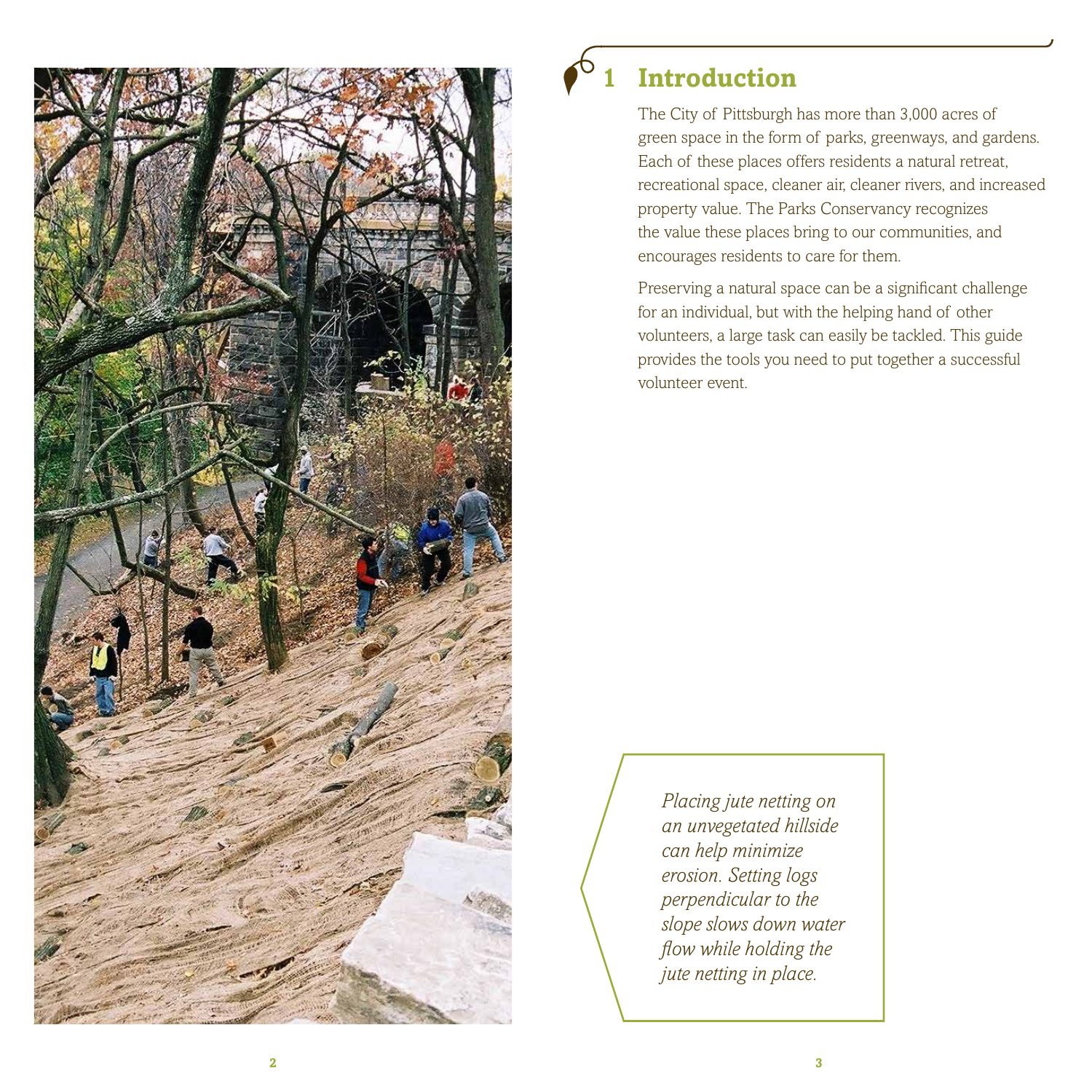### **2 Selecting a Project**

If you don't already have a space or project in mind this section of the guide will help you figure out where you can work and types of projects you can do. You may also want to use the "Types of Projects" section in the Appendix.

### **2.1 Do Your Homework**

Before you can start planning a project, you need to learn about the background of the area where you would like to work. We wouldn't want you to plant a beautiful garden only to have it bulldozed the next day!

Start by finding out if there is already a plan for the space you would like to green. Often the best way to do this is simply by asking the neighbors. You may also want to check if the neighborhood has a community plan that addresses the area.

If you find there is already a plan for the area you hoped to work in, don't be discouraged. If it's another greening initiative, they may want to collaborate with you.

If it appears that there are no plans for your space, the next step is to find out who owns the land.

### **2.2 Permission**

#### Parks

In order to obtain permission to hold a volunteer event in a City Park you should contact the streets program supervisor at the City of Pittsburgh's Department of Public Works. You may be asked to fill out a basic Volunteer Project Registration form. Complete this paperwork and return it to the Department of Public Works as directed.

You may also want to inform the park foreman from the division that represents the area where the park is located. For a map of the divisions and to find the appropriate contact information, visit the City of Pittsburgh's Department of Public Works website:

#### www.city.pittsburgh.pa.us/maps/test/dpw\_

divisions.html Click on the area of the map where you would like to obtain contact information for that division.

#### Vacant Lots

Many vacant properties are owned by the City of Pittsburgh or the Urban Redevelopment Authority (URA) and can be leased through the Pittsburgh Garden Program for \$5 a year. If the property is owned by an individual, you will need to request written permission to work on their land. To find out who owns a property you can go to the Allegheny County Property Assessment website:

#### www2.county.allegheny.pa.us

When you enter an address, it will give you a page full of information about the property. At the top of the page, you will see "Owner Name." If the Owner Name is not the City of Pittsburgh or the URA, you should send a letter to the owner using the address listed at the bottom of the page under "Owner Mailing." Hopefully the property owner will respond to your letter and offer you written permission to work on their lot, but if they do not respond, you may have to seek out another worksite.

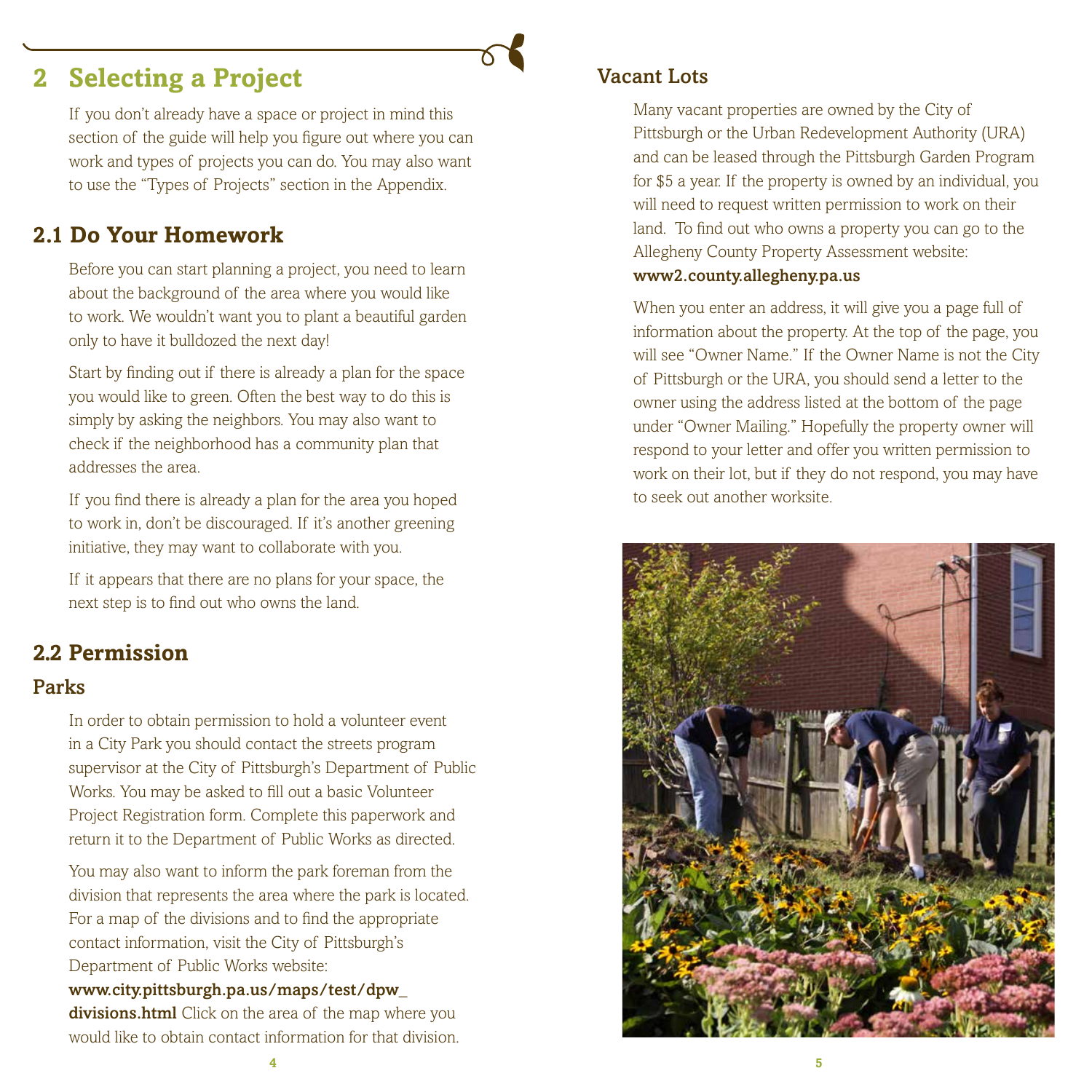### **2.3 Site Assessment**

First, you will want to assess if your site is "Event Ready."

- Is the site accessible?
- Is there room for volunteers to park?
- Are there public restrooms nearby?
- Is the site visible and easy to find?

If the answer to any of these questions is "no," it doesn't mean that you can't hold an event at this worksite, but it does mean you will need to do some extra leg work ahead of time. You may have to post signs directing people to a hard-to-find work site, or ask local businesses if they would be willing to let volunteers use their restrooms or even parking spaces.

Next, you will want to address any site hazards. These are any spots or items you would regard as dangerous.

Consider such things as…

- Is there poison ivy on the site?
- Are there steep slopes where volunteers could slip?
- Is there sharp glass that could cut someone?

*For large volunteer days you may want to stage your materials at the worksite a day in advance so you won't be as overwhelmed on the morning of your event.*

If any of these, or other hazards, exist you will need to decide how you can keep your volunteers safe when they are on the site. Brightly colored flagging can be a great way to draw attention to dangers. Communicate with your volunteers about these problem areas at the beginning of your workday. If the areas appear unsafe for children, set an age limit for your event.

### **2.4 Scope & Frequency**

While a big project can make a big impact, it will also require more preparation. More volunteers will need to be recruited, more tools will need to be acquired, and you may even need additional leadership to manage the crowd.

If this is your first time organizing an event, it is probably best to start small. If your site could use a lot of work, consider breaking it down into smaller projects. You can often accomplish the same amount of work by having 10 people volunteering monthly as you can with 100 people volunteering for a day.

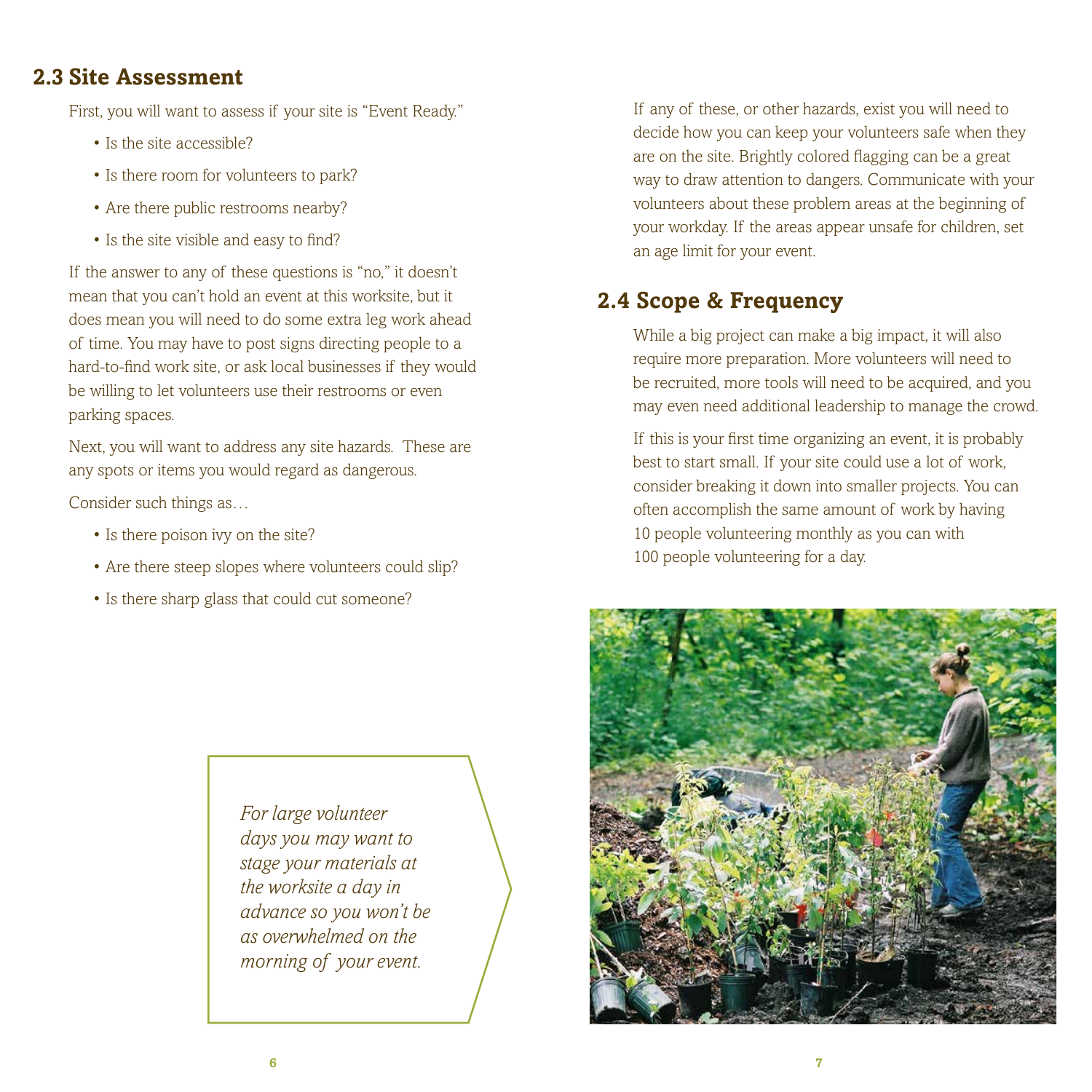### **3 Planning an Event**

### **3.1 Set a Date & Time**

When selecting a date, make sure you select the right season for the type of project you are doing. You can find information on what seasons are best in the "Types of Projects" section in the Appendix.

Base your time selection around your volunteers' availability.

- If you are only planning to have one or two people come out, you want to make sure they can make it.
- If you're looking to attract a large group of volunteers, evenings and weekends tend to fit around the average work schedule.
- If you're hoping to have college students out, keep in mind that a flexible schedule with later start times may be best.

**The average volunteer event should run between two and four hours in length.** Any less than two hours and you may struggle to make an impact that you and the volunteers will feel proud of; any more than four hours and people may become tired.

Try to pick a date and time at least one month before the event. This will give you time to spread the word, and make adjustments based on the feedback you receive.

### **3.2 Prepare Your Paperwork**

Once you have a date and location you can finalize all of the paperwork for your event. Paperwork may sound boring, but it is one of the most important steps in planning an event. It protects you, your partners, and the volunteers, in the case that something goes wrong.

#### Sign-in Sheet

A basic sign-in sheet has spaces for your volunteers to provide their name, email, and mailing address. This will allow you to track the number of people who attend and give you the ability to get in touch with volunteers after the event. The top of the page should include your group name, the date, and the title of the event.

A sign-in sheet also has the ability to solve nearly all of your paperwork woes in one page. If you include the wording of your liability waiver and media waiver on your sign-in sheet, volunteers will only need to fill out one page. If you select this method, you should add a space for volunteers to sign or initial so they realize they are agreeing to the terms of your waivers.

#### Liability Waiver

While a liability waiver may not fully protect you and your event, **you should strongly consider having a waiver document**.

### Media Waiver

Taking photos during a volunteer event is a great way to capture the work you're doing and the fun being had, but if your volunteers don't sign a media waiver you won't be able to share these images with the world. Ask your volunteers to sign a media waiver. Some organizations make this waiver optional, but without a waiver, you won't have permission to use images of your volunteers.

#### Emergency Response Plan

Physical labor can occasionally result in physical injuries. While it is your job to do everything you can to prevent anyone from being hurt, accidents do happen and **you need to have plan for what to do in the case of an emergency**.

#### **Your Emergency Response Plan (ERP) should contain:**

- Directions to and from the nearest hospital
- Name of who will drive victim to hospital
- First Aid Kit location
- Safety concerns about the site (Discuss these with volunteers!)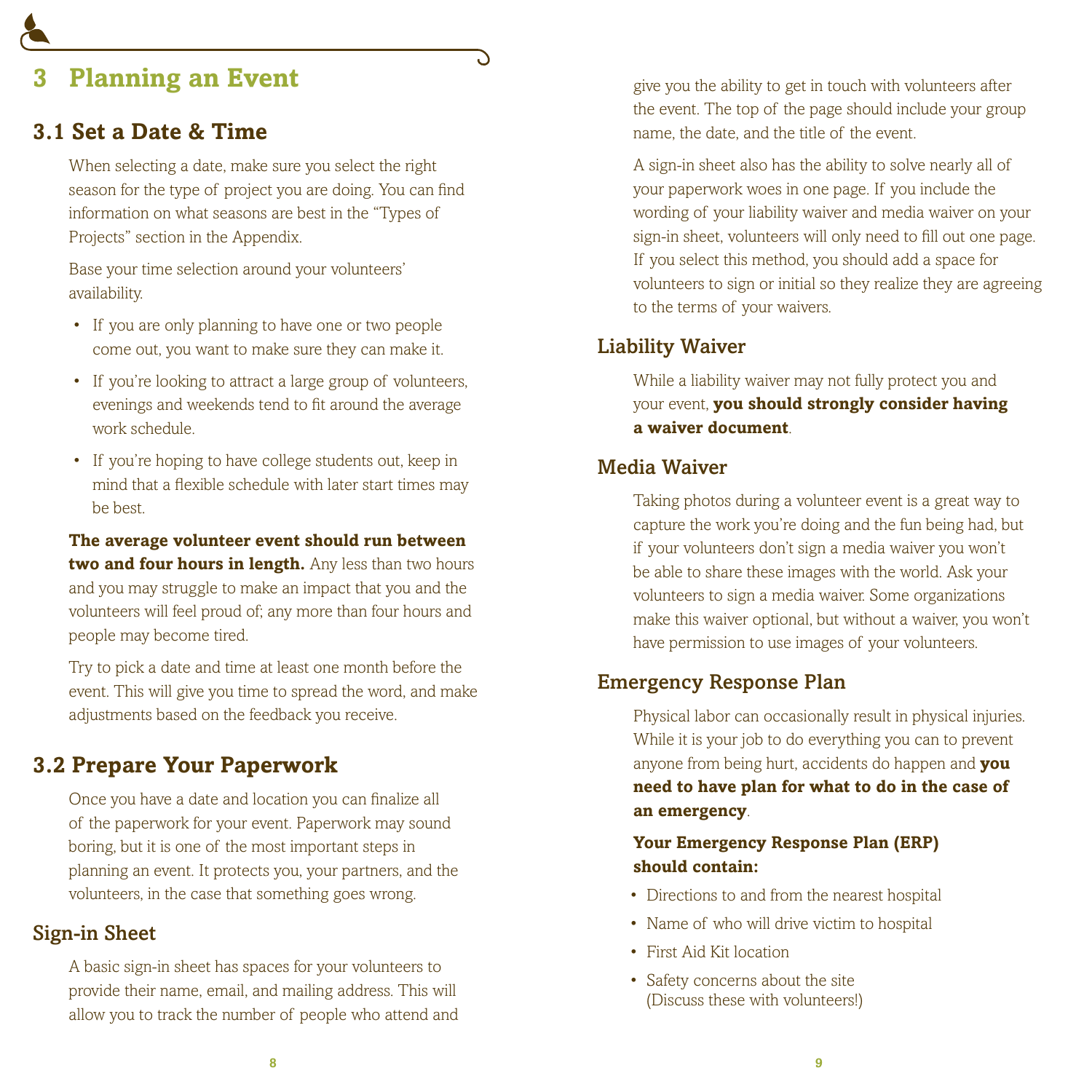### **3.3 Equipment**

In order to take on a project you will need to provide your volunteers with the proper gear. Every volunteer event requires two types of equipment:

#### Personal Protective Equipment

All volunteer events involve working with your hands, so at a minimum you need to **provide your volunteers with a pair of gloves**. Depending on the nature of the work you are doing, you may also want to provide volunteers with eye protection or even hardhats. **There should be a first aid kit on site during your event**.

Note: Remind volunteers to wear closed toe shoes and pants. This will keep their legs and feet protected from scratches and will reduce their exposure to poison ivy.

#### Tools

If you plan to host regular volunteer days, you should consider purchasing tools, but if you only need tools for a day, you can simply ask around. Friends, neighbors, and family members tend to have tools lying around that they use only on occasion and would be happy to let you borrow. **If you need a substantial amount of tools, you should consider partnering with a non-profit**

that can provide tools. No matter where they end up coming from, it is your responsibility to make sure they are returned to their rightful owner in as good of condition as you received them.

If you need assistance in selecting the appropriate tools for your project, reference the section on "Types of Projects" in the Appendix.

### **3.4 Refreshments**

**Water** It is very important that your volunteers are able to stay hydrated during your volunteer event. **Bring a large water cooler** and cups for your volunteers in case they do not bring their own water.

**Food** While food is not necessary for a volunteer day, it does make volunteers happy. It also can encourage people to come out to your event. If you want to boost your numbers, advertise that you will be supplying free food. Businesses are sometimes willing to donate food or offer you a discount on your purchase.

### **3.5 Leaders**

If you are planning on having a large number of volunteers out on a single day then it is a good idea to recruit some leaders to help manage your group. Having a ratio of **1 leader for every 10 volunteers** can help ensure your volunteer day runs smoothly.

Plan to meet with your volunteer crew leaders before the event to discuss what projects they will be managing and what you expect of them.

### **3.6 Develop Your Introduction**

Once your volunteers have arrived, signed in, and been given their personal protective equipment, they will be ready to go and awaiting directions. It will be your job to inform them about the day.

Items you should be prepared to cover:

- Welcome and thank everyone
- Introduce yourself
- Inform everyone of your mission
- Acknowledge partners and sponsors
- Explain the task for the day
- Explain why the work needs done
- Point out safety concerns
- Go over tool use and safety
- Tell everyone the restroom location
- Set the boundaries of your worksite

#### **Remember:**

*Your attitude can set the mood for the day. Your positive outlook and smile can make the day a success, even if it is pouring rain!*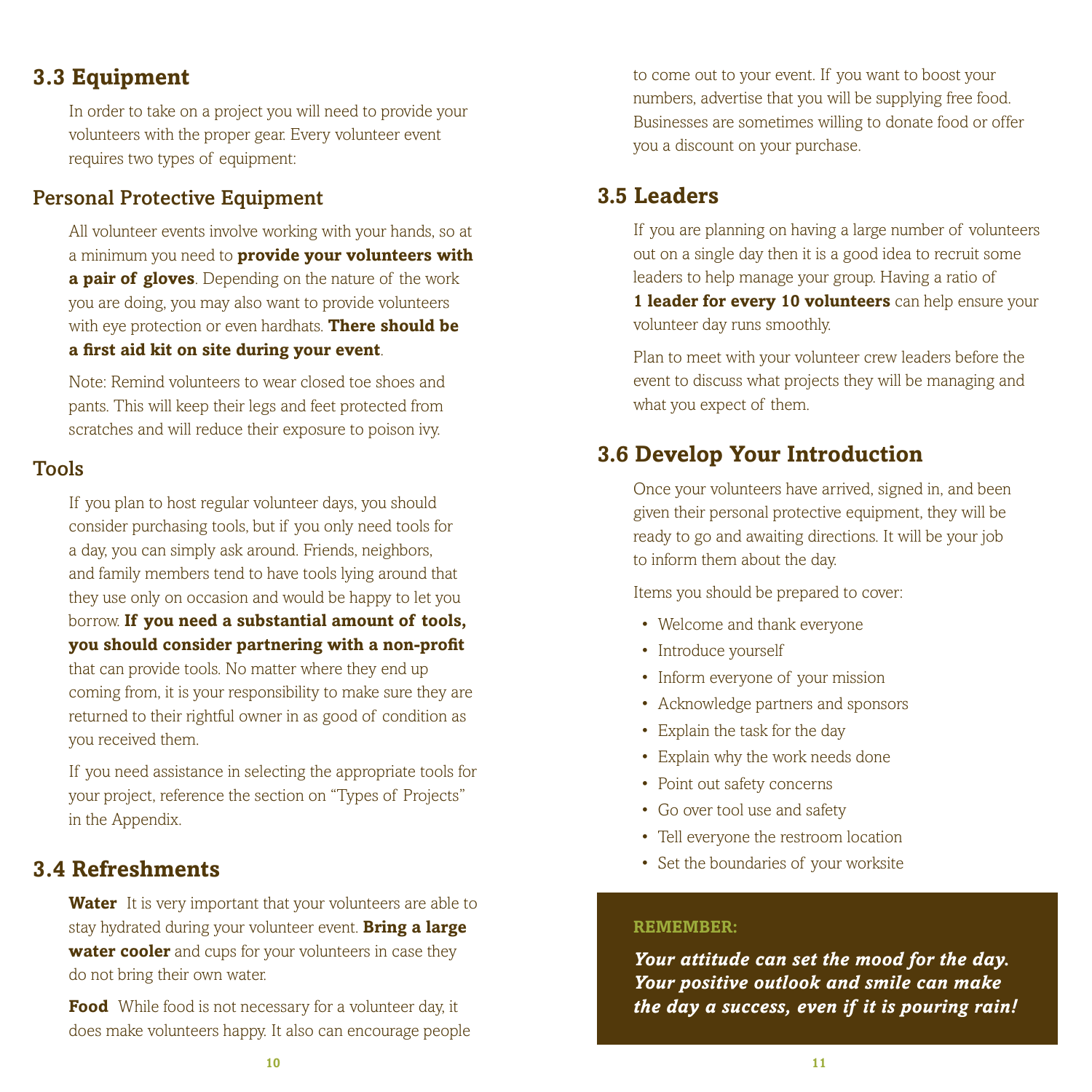### **4 Recruiting Volunteers**

Now that you have your site picked out and your project in mind it's time to recruit some help. When communicating information about your event, be sure to tell your audience specific details including event date, time, and location. This is a good way to remind people to wear close toe shoes and long pants. Here are a number of ways you can market your event:

**Word of Mouth** This is the most effective way to get people out to your event. Simply tell all of your neighbors, friends, and family members about what you are trying to do and ask them to come out and help. Depending on how many volunteers you are looking for, this may be the only marketing you need to do.

**Social Media** Blogs, Facebook, and Twitter are an excellent way to promote your event to your entire network. Write a post, create an event, or tag a friend. Before you know it, your volunteer event will be trending.



**Flyers** Flyers are a great way to advertise in businesses and community spaces, but don't let your flyers become litter! It is common courtesy to go around and remove your flyers after the event.

**Email** If you have developed a contact list from previous events, email is a quick and easy way to invite volunteers out again. Try not to bombard people because your email could end up being labeled as spam.

**Partnering Organizations** Businesses, schools, and universities are often looking for service opportunities for their employees or students. Partnering with just one organization can easily bring out dozens or even hundreds of people.

**Volunteer Websites** There are a number of websites that are designed to match people who are looking to volunteer with events in their region. Here is a short list to help get you started:

**www.pittsburghcares.org www.allforgood.org www.volunteermatch.org www.idealist.org**

**Other** Get creative! There are plenty of ways to spread the word about an event, just remember:

#### *More Marketing = More Volunteers*

If you plan on hosting a large event, you may want to have volunteers RSVP so you have a clearer idea of how many people to expect. This can also give you the option to cap registration.

*These hardworking volunteers were each recruited using the strategies listed in this guide.*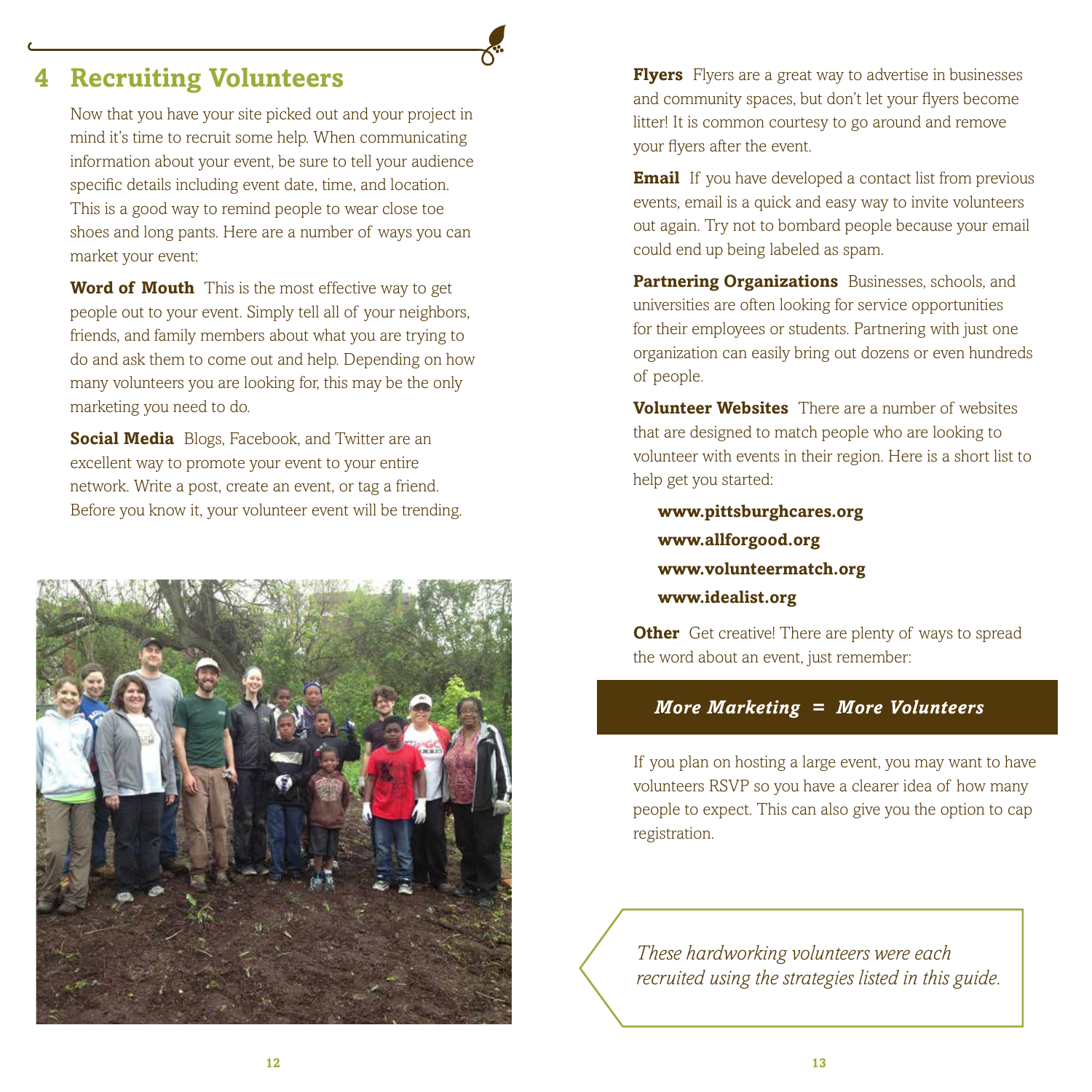### **5 Sustainability and Growth**

### **5.1 Keeping Volunteers**

It is important to remember that people come out to volunteer of their own free will, and you want them to come back again and again. Here are the three most important aspects of a successful volunteer day. Be sure to take note of their order!

**1) Be Safe** If someone is injured while volunteering there's a good chance they won't come back. Even other volunteers may shy away if they don't feel the site is a safe place to work. This can be avoided by following all of the safety recommendations outlined in this guide.

**2) Have Fun** The best way to keep volunteers is to make sure they have a positive experience. If everyone has a good time, it may not matter if you don't finish the project because they will come out again.

**3) Do Work** Volunteers come out to make an impact. Make sure you give them the opportunity to work and know that they accomplished something with the time they donated.

#### **Here are a few additional tips to help ensure your volunteers continue to attend volunteer days regularly:**

**Set Realistic Expectations** People tend to enjoy a good challenge. Give your volunteers something significant to shoot for such as a number of trees to plant or bags of trash to remove. Take time to reevaluate your expectations about halfway through the event to make sure the goals are reasonable.

**Show Volunteer Appreciation** Let your volunteers know that you appreciate what they're doing. This starts with verbally thanking everyone during the event. You can also send them a written thank you. If you can afford it, providing food and refreshments at the end of a workday is also a great way to thank everyone.

**Share Success** Let your volunteers know what they have accomplished. Give them numbers at the end of the day if you can. It's also great to tell them about the history of the space and how they've helped to improve it.

**Be Consistent** One of the best ways to promote sustainable maintenance of your site is to host Volunteer Days regularly. Steady engagement encourages volunteers to build stewardship into their schedule. People will start to set it aside on their calendars if you have a consistent schedule.

**Promote Ownership** Encourage your volunteers to take ownership of the workspace. Inspire volunteers to treat the space as if it is their own yard. This creates a sense of responsibility and respect that will attach them to the land.

**Use the Skills of Every Volunteer** Everyone has a skill they can contribute. If a volunteer doesn't feel up to doing physical labor, ask if they would like to take photos of the event, work the sign-in table, or even prepare food for the volunteers.

### **5.2 Volunteer Trainings**

Volunteer training can enable volunteers to take on new, specialized roles at your worksite. Take advantage of the training offered in our region. There are a number of local training opportunities listed in the Regional Resources section of this guide.

#### **Remember:**

*You will be too busy during your event to take photos. Designate someone to be the photographer for the day so you don't miss the best photo opportunities.*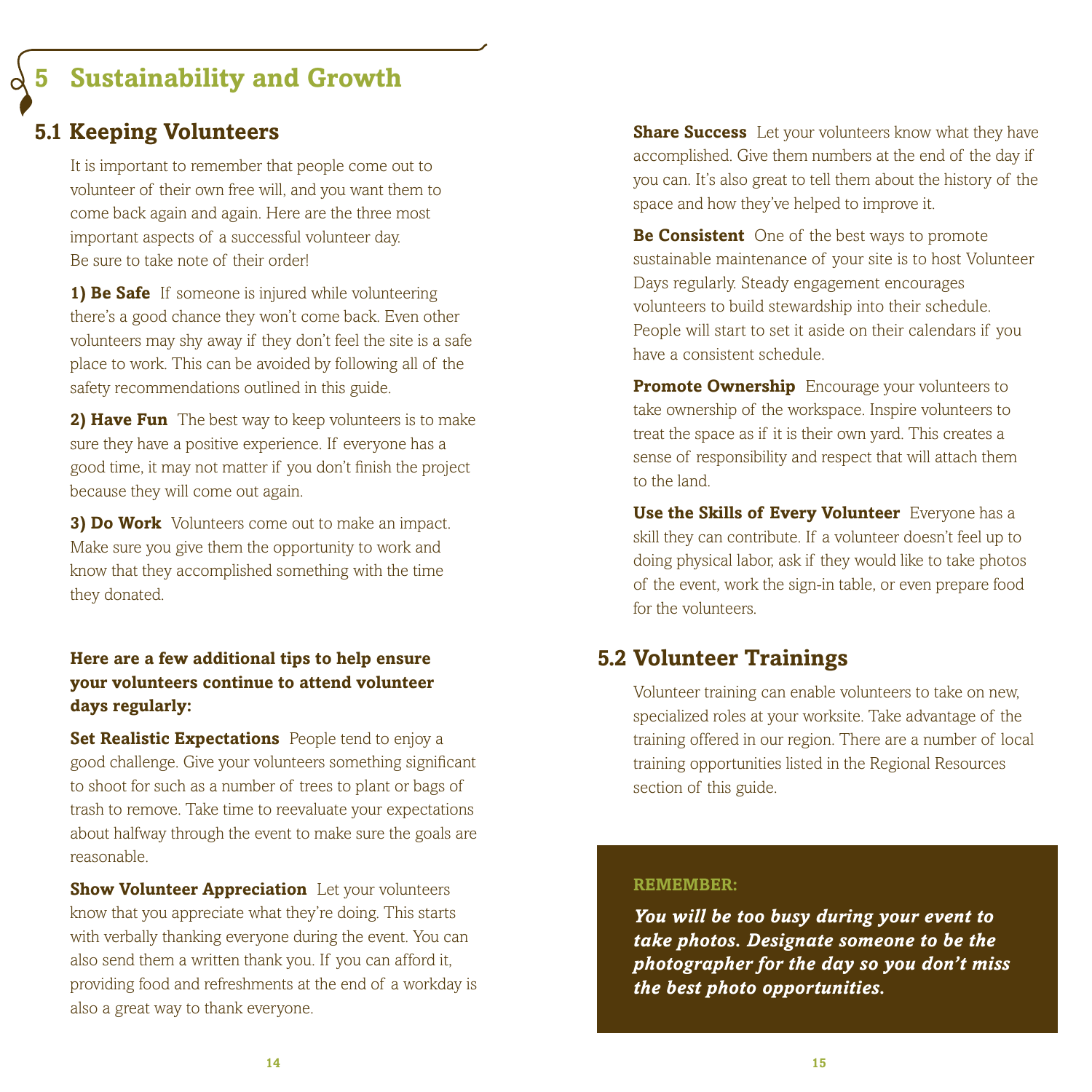### **5.3 Funding**

While volunteers can achieve significant progress through hard work and dedication, sometimes you need to secure funding to take your project to the next level. If you are trying to obtain funding it is important to document your work so you can report it to funders.

Here is a list of key items you should track:

#### **Numbers**

Volunteers Engaged Hours Worked Bags of Trash Removed Trees Planted Flowers Planted Invasive Plants Removed Length of Trail Built

#### **Photos**

Before & After

Volunteers

Different Seasons

Community Members Using the Space

#### **Support**

Partners

Sponsors

Other Funders

#### **Stories**

About Successes

From Volunteers

About the Site's History

*Volunteers completed this trail during a work day. With the right planning, volunteer efforts can go a long way to contributing to success.*

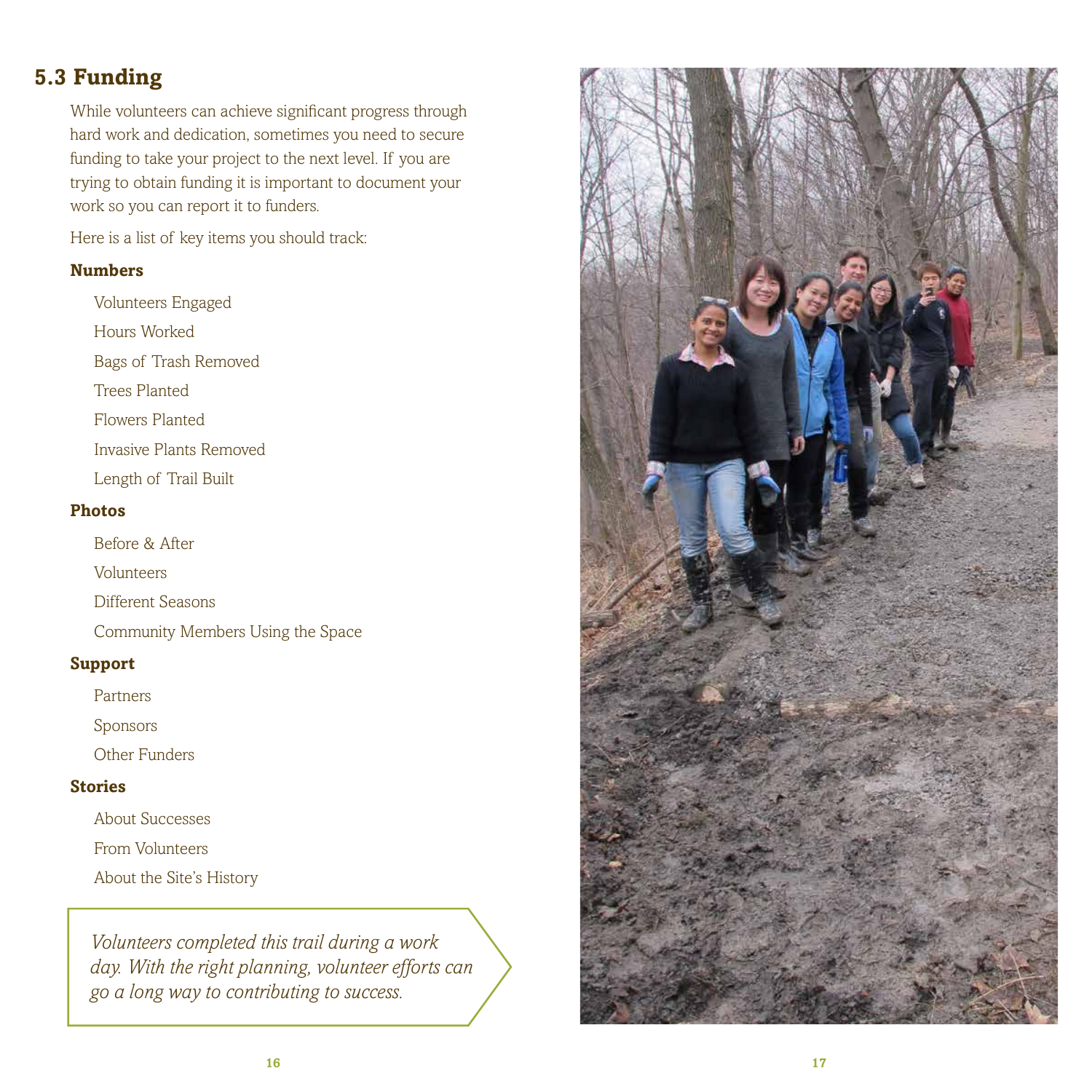### **6 Regional Resources**

#### 6.1 Programs

**Urban EcoStewards** The Urban EcoStewards program is a partnership between Allegheny Cleanways, Allegheny Land Trust, Frick Environmental Center, Mount Washington CDC, Nine Mile Run Watershed Association, and the Pittsburgh Parks Conservancy. This program offers free trainings on Invasive Plant Removal, Erosion Control, Planting Techniques, and Crew Leading. www.pittsburghparks.org/ues

#### **Bidwell Training Center Horticulture Technology**

Bidwell Training Center offers a diploma in Horticulture Technology. The program covers a wide range of horticultural skills and related Plant Science. www.bidwell-training.org/majors/horticulturetechnology/

**Green Up** The city's Green Up program supports the greening of city-owned vacant lots. www.pittsburghpa.gov/neighborhoodinitiatives/greenup/

#### **Penn State Center Master Gardener** Among

other services, the Penn State Center Pittsburgh offers environmental technical assistance that includes green infrastructure, consumer and commercial horticulture including Mater Gardeners, urban forestry and urban agriculture and entrepreneurship. For further information on all of the services available, please visit

#### www.pennstatecenter.com

**Phipps Master Gardener** Accepted applicants participate in a 6 month training program, and help build a strong horticultural community through on-going volunteerism at Phipps and in the community.

#### www.phipps.conservatory.org/volunteer-at-phipps.aspx

**Redd Up Zone** The city's Redd Up Zone program engages volunteers in street beautification by providing support in the form of materials and city resources.

www.pittsburghpa.gov/servepgh/reddupzone/

**Tree Tenders** Tree Tenders is a program of Tree Pittsburgh that teaches about Urban Forestry practices, tree biology and health, proper planting, pruning, and basic tree care. Tree Tenders are qualified to apply for trees in their community and help organize tree plantings and tree care. They participate in ongoing pruning workshops, tree care days, and more.

www.treepittsburgh.org/become-tree-tender

#### 6.2 Additional Guides

#### **Pittsburgh Parks Conservancy Volunteer Crew**

**Leader Guide** This guide discusses the responsibilities of a crew leader, how to approach a variety of projects, and how to keep volunteers motivated during an event. Contact the Pittsburgh Parks Conservancy for a copy of this guide.

www.pittsburghparks.org

#### **Invasive Plants of Pittsburgh**

This guide explains how to identify and remove invasive species that are threatening the biodiversity of the region. Contact the Pittsburgh Parks Conservancy for a copy of this guide.

#### www.pittsburghparks.org

#### **Grow Pittsburgh's Community Garden Guide**

This guide was created to help aspiring community gardeners prepare to launch a new growing project.

www.growpittsburgh.org/start-a-garden/ community-garden-guide/

**Vacant to Vibrant Guide** This guide walks the reader through the process of choosing a vacant lot, determining how to acquire it, and selecting an appropriate greening project to place on it.

www.growpittsburgh.org/wp-content/uploads// Vacant-to-Vibrant-Toolkit-guide-to-greening-vacantlotsreduced.pdf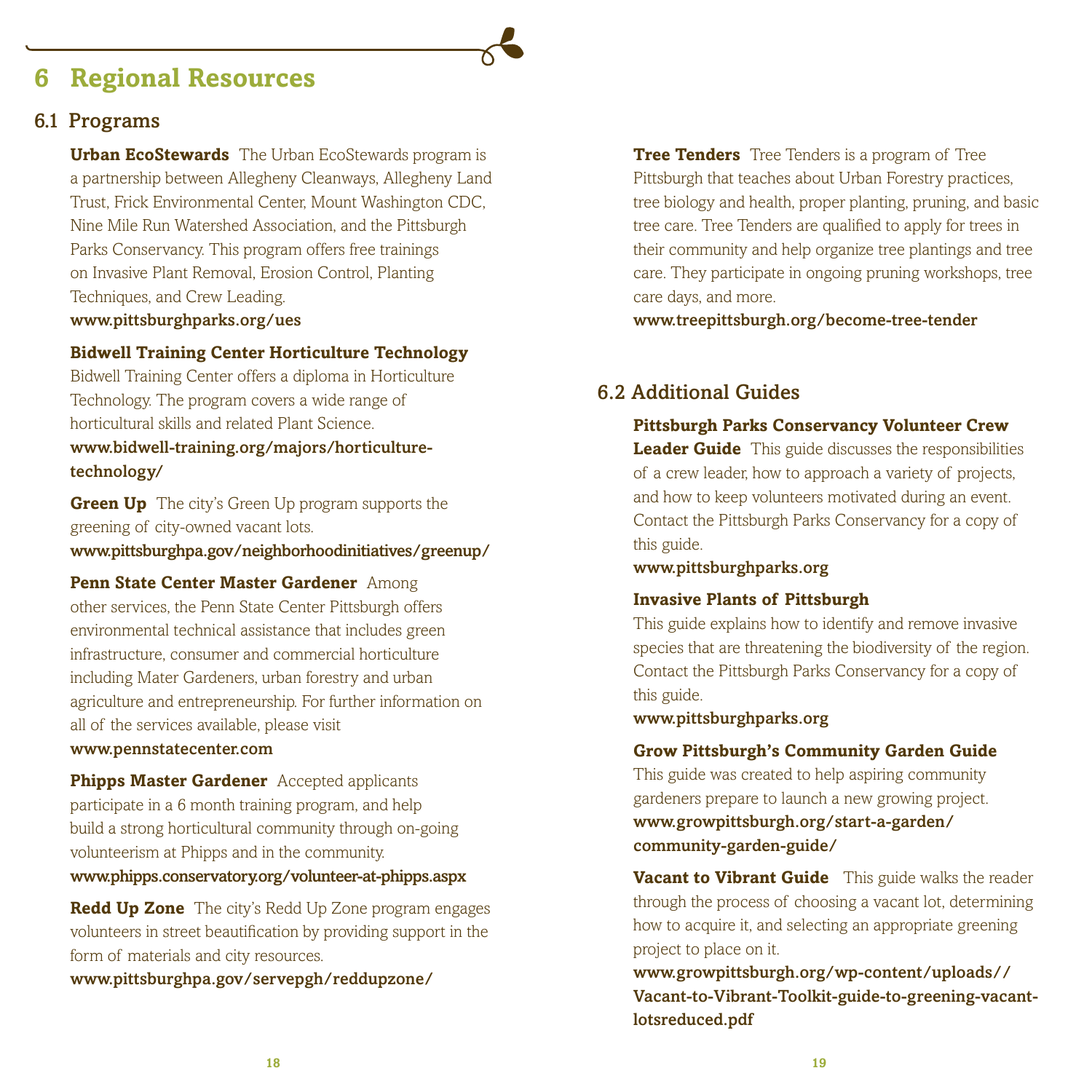### **7 Appendix**

### **Types of Projects**

# **Litter Pick Up**

Picking up trash is one of the most common ways to perform stewardship. It requires very little equipment and can transform a site in a matter of hours.

**Season:** Year-Round

**Tools Needed:** Trash Cans, trash bags, buckets, trash grabber.

**Challenges:** Dumpsites can be full of hazardous materials. Make sure volunteers put glass into buckets, NOT bags. If a volunteer finds a hypodermic needle, have a leader carefully place the object into a plastic container with a lid. Do not empty liquid-filled containers; leave the lid on and dispose of the item properly. If you find a firearm, call the police.



### Tree Planting

Trees do so much for us. They clean our air, hold our soil, give us shade, and help capture and treat rainwater.

**Season:** It is generally best to plant trees when they are dormant in either late fall or early spring.

**Tools Needed:** Shovels, picks, buckets, stakes, post driver, rakes, water

**Challenges:** Planting a tree takes foresight. You don't want it to destroy a sidewalk or crowd out another tree. You also need to make sure you select a tree that will be successful at your worksite. Make sure that the tree you select will fare well with the amount of sunlight and water in the area.



### Gardening

Flower gardens are a wonderful way to beautify an area. They can also give organization to a vacant lot and show people the space is being cared for.

**Season:** Plantings can start in the spring. May is generally frost free, but watch the weather. Gardening can continue through late fall.

**Tools Needed:** Shovels, trowels, buckets, plants, soil, water

**Challenges:** Gardens require regular attention. Plants need to be watered, beds need to be weeded, and many flowers need to be replanted annually. Make sure that you, and the community supporting the garden, are ready for these responsibilities.



Plants that are not native to Pittsburgh can take over a natural space, crowding out the plants that are supposed to be growing here. By removing invasive plants you encourage a more diverse and successful ecosystem.

**Season:** The season for invasive removal varies from plant to plant, but it is generally best to remove the plants before they go to seed.

**Tools Needed:** Pruners, loppers, hand saws, trash bags, weed wrench, girdling tool

**Challenges:** Invasive plants are persistent! In order to see lasting results you will have to perform numerous removals.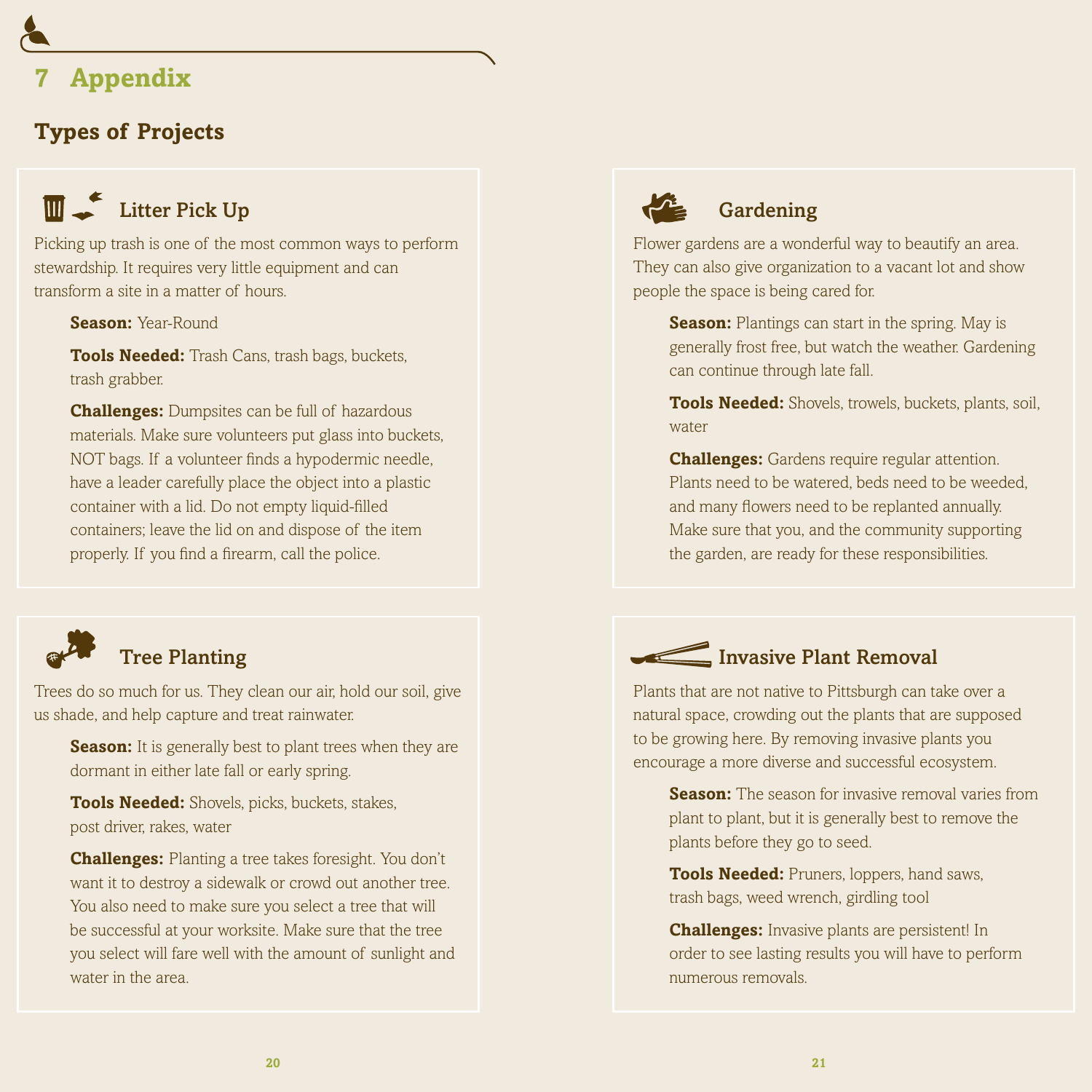### Trail Building

Trails give people the ability to explore nature without damaging the landscape. They can connect people to new places and provide a place to exercise.

**Season:** Early spring to late fall. Any time the ground is not frozen.

**Tools Needed:** Grub hoes, pick mattock, mcleods, loppers, hand saws, shovels

**Challenges:** Trail building can be a strenuous activity and it requires a variety of hand tools. Trails must be carefully planned so they are not too steep and so they take people where they want to go.



### **External Control**

Our region is covered with steep hillsides and there are a number of natural and unnatural elements causing them to erode away. By fighting erosion, you can prevent landslides and slumps that can damage trees and waterways as well as buildings and roads.

**Season:** Early spring to late fall. Any time the ground is not frozen.

**Tools Needed:** Buckets, shovels, grub hoes, logs, erosion control materials

**Challenges:** Erosion generally happens on steep hills, which means the volunteer work will take place on hillsides. Make sure volunteers have good shoes and step cautiously so they don't slip. Also, keep volunteers from working above people to prevent them from dropping items on anyone downslope.

### **Event Checklist**

Worksite:

Site Owner:

Permission Obtained: () Yes () No

DPW Informed (if necessary):  $($   $)$  Yes  $($   $)$  No



Type of Project(s):

#### **Site Assessment**

| Is the site accessible? | $\bigcap$ Yes | $\bigcirc$ Nc |
|-------------------------|---------------|---------------|
|-------------------------|---------------|---------------|

Is there room for volunteers to park?  $($   $)$  Yes  $($   $)$  No

Are there public bathrooms nearby?  $\left(\begin{array}{cc} \end{array}\right)$  Yes  $\left(\begin{array}{cc} \end{array}\right)$  No Is the site visible and easy to find?

| Yes | N                  |
|-----|--------------------|
| Yes | N                  |
| Yes | $\overline{\rm N}$ |
| Yes | N <sub>0</sub>     |

List solutions for any "No" answers circled:

List any potential site hazards:

How will you address these hazards?







Name of Emergency Driver: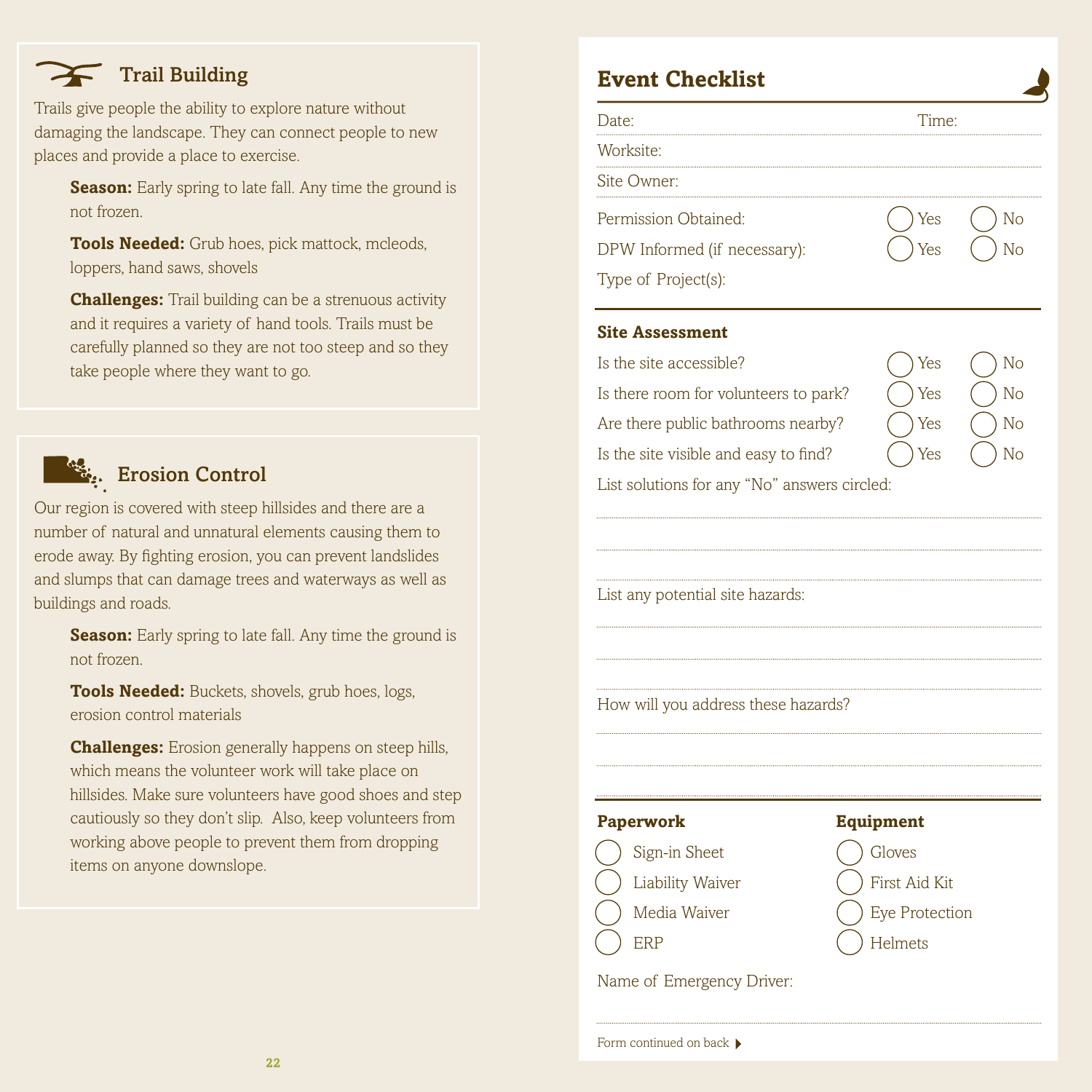| <b>Tool List</b>                                        | Quantity | <b>Helpful Linl</b>                           |
|---------------------------------------------------------|----------|-----------------------------------------------|
|                                                         |          | Pittsburgh Parks C<br>www.pittsburgl          |
|                                                         |          | Allegheny Clean <sub>W</sub><br>www.allegheny |
|                                                         |          | Allegheny Land T<br>www.allegheny             |
| <b>Refreshments</b>                                     |          | <b>Bidwell Training C</b><br>www.bidwell-tı   |
| Water<br>Food:                                          |          | City of Pittsburgh<br>www.pittsburgl          |
|                                                         |          | Friends of the Riv<br>www.friendsoft          |
|                                                         |          | Grow Pittsburgh<br>www.growpitts              |
| Number of Volunteers:                                   |          | <b>GTECH Strategies</b><br>www.gtechstrat     |
| Number of Leaders:                                      |          | Nine Mile Run Wa<br>www.ninemiler             |
| <b>Recruiting Strategies</b><br>Word of Mouth<br>Flyers |          | Penn State Center<br>www.pennstate            |
| Social Media<br>Email<br>Other                          |          | Phipps Conservate<br>www.phipps.co            |
| Partnering Organizations<br>Volunteer Websites          |          | Tree Pittsburgh<br>www.treepittsb             |
| <b>Other Notes</b>                                      |          | Western Pennsylv<br>www.paconserv             |
|                                                         |          |                                               |
|                                                         |          | This publicati<br>by a grant fro              |
|                                                         |          | <b>Garden Clu</b><br>of Alleghen              |
|                                                         |          |                                               |

### **Helpful Links**

Pittsburgh Parks Conservancy **www.pittsburghparks.org**

Allegheny CleanWays **www.alleghenycleanways.org**

Allegheny Land Trust **www.alleghenylandtrust.org**

Bidwell Training Center **www.bidwell-training.org**

City of Pittsburgh **www.pittsburghpa.gov**

Friends of the Riverfront **www.friendsoftheriverfront.org**

Grow Pittsburgh **www.growpittsburgh.org**

GTECH Strategies **www.gtechstrategies.org**

Nine Mile Run Watershed Association **www.ninemilerun.org**

Penn State Center **www.pennstatecenter.com**

Phipps Conservatory **www.phipps.conservatory.org**

Tree Pittsburgh **www.treepittsburgh.org**

Western Pennsylvania Conservancy **www.paconserve.org**

This publication is supported by a grant from the

**Garden Club of Allegheny County**.